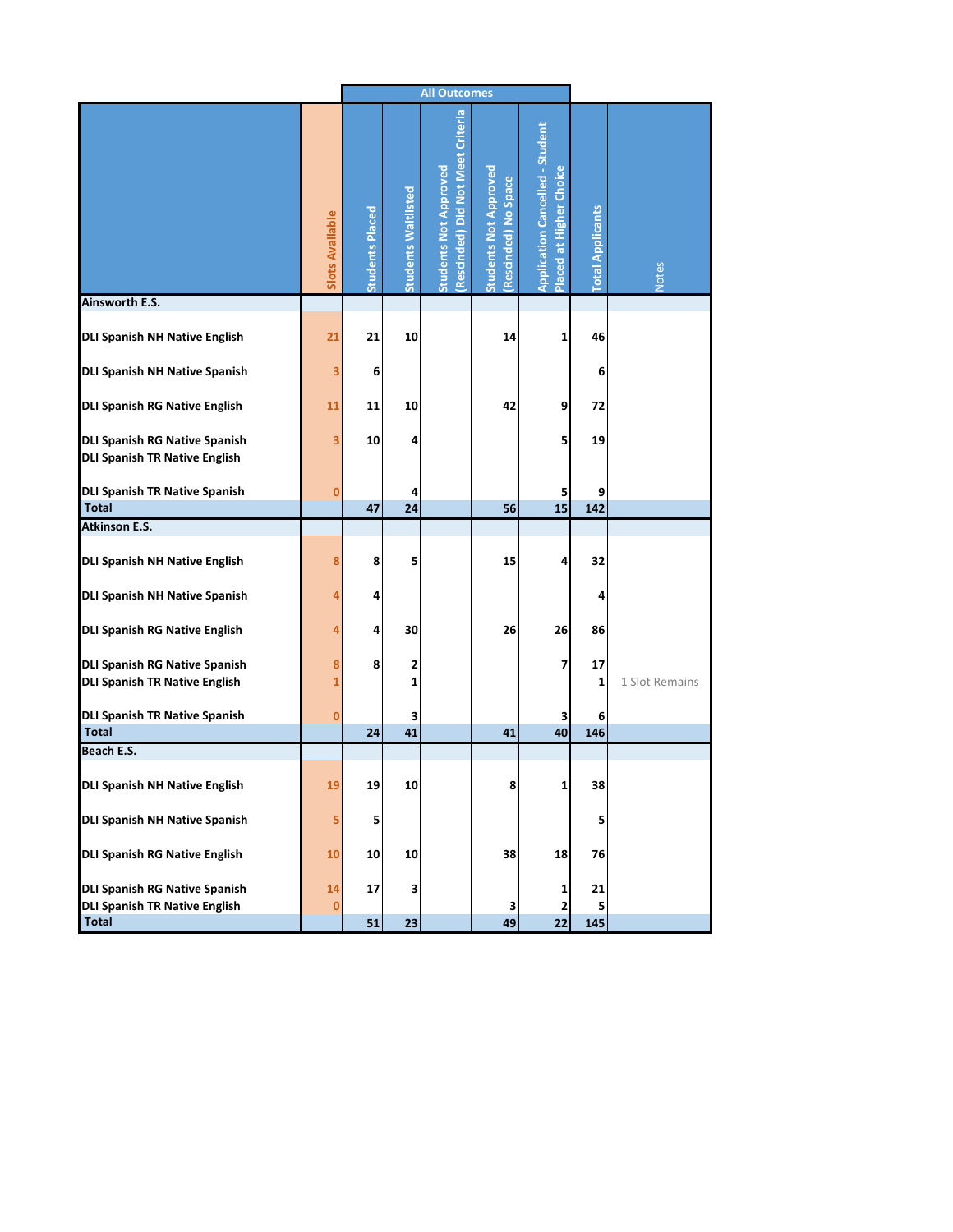|                                                                              |                                |                         | <b>All Outcomes</b>        |                                                                  |                                                     |                                                                   |                         |                |
|------------------------------------------------------------------------------|--------------------------------|-------------------------|----------------------------|------------------------------------------------------------------|-----------------------------------------------------|-------------------------------------------------------------------|-------------------------|----------------|
|                                                                              | <b>Slots Available</b>         | <b>Students Placed</b>  | <b>Students Waitlisted</b> | Rescinded) Did Not Meet Criteria<br><b>Students Not Approved</b> | <b>Students Not Approved</b><br>Rescinded) No Space | <b>Application Cancelled - Student</b><br>Placed at Higher Choice | <b>Total Applicants</b> | <b>Notes</b>   |
| <b>Bridger K-8</b>                                                           |                                |                         |                            |                                                                  |                                                     |                                                                   |                         |                |
| <b>DLI Spanish NH Native English</b>                                         | 20                             | 20                      | 2                          |                                                                  |                                                     | 3                                                                 | 25                      |                |
| <b>DLI Spanish NH Native Spanish</b>                                         | 4                              | 4                       |                            |                                                                  |                                                     | 1                                                                 | 5                       |                |
| <b>DLI Spanish RG Native English</b>                                         | 4                              | 4                       | 5                          |                                                                  | 12                                                  | 10                                                                | 31                      |                |
| <b>DLI Spanish RG Native Spanish</b><br><b>DLI Spanish TR Native English</b> | 16<br>0                        | 8                       | 4                          |                                                                  |                                                     | 8<br>1                                                            | 16<br>5                 | 8 Slots Remain |
| <b>DLI Spanish TR Native Spanish</b>                                         | 0                              |                         |                            |                                                                  |                                                     | 1                                                                 | 1                       |                |
| <b>Total</b>                                                                 |                                | 36                      | 11                         |                                                                  | 12                                                  | 24                                                                | 83                      |                |
| <b>Buckman E.S.</b><br>KG<br>1<br>$\overline{\mathbf{c}}$<br>4               | 40<br>7<br>5<br>$\overline{0}$ | 40<br>7<br>4            | 10<br>2                    | 28<br>13<br>6<br>1                                               | 24                                                  | 9                                                                 | 111<br>22<br>10<br>1    | 1 Slot Remains |
| <b>Total</b>                                                                 |                                | 51                      | 12                         | 48                                                               | 24                                                  | 9                                                                 | 144                     |                |
| Cesar Chavez K-8                                                             |                                |                         |                            |                                                                  |                                                     |                                                                   |                         |                |
| <b>DLI Spanish NH Native English</b>                                         | 8                              | 2                       |                            |                                                                  |                                                     |                                                                   | 2                       | 6 Slots Remain |
| <b>DLI Spanish NH Native Spanish</b><br><b>DLI Spanish TR Native English</b> | 14<br>14                       | 10<br>14                | 10                         |                                                                  | 19                                                  | 13                                                                | 10<br>56                | 4 Slots Remain |
| <b>DLI Spanish TR Native Spanish</b>                                         | 8                              | 8                       | 9                          |                                                                  |                                                     | 13                                                                | 30                      |                |
| <b>Total</b>                                                                 |                                | 34                      | 19                         |                                                                  | 19                                                  | 26                                                                | 98                      |                |
| <b>Creative Science School</b>                                               |                                |                         |                            |                                                                  |                                                     |                                                                   |                         |                |
| КG<br>$\mathbf{1}$                                                           | 47<br>2                        | 47<br>$\overline{2}$    | 15<br>5                    |                                                                  | 95<br>24                                            | 31<br>4                                                           | 188<br>35               |                |
| 2                                                                            | 5                              | 5                       | 2                          |                                                                  | 17                                                  | $\mathbf{1}$                                                      | 25                      |                |
| 3                                                                            | 0                              |                         | 5                          |                                                                  | 16                                                  |                                                                   | 21                      |                |
| 4                                                                            | 5                              | 5                       | $\overline{\mathbf{c}}$    |                                                                  | 13                                                  |                                                                   | 20                      |                |
| 5                                                                            | 1                              | $\mathbf 1$             | $\overline{\mathbf{c}}$    |                                                                  | 12                                                  |                                                                   | 15                      |                |
| 6                                                                            | 2                              | $\overline{\mathbf{c}}$ | $\overline{\mathbf{c}}$    |                                                                  | 32                                                  | 13                                                                | 49                      |                |
| 7<br><b>Total</b>                                                            | $\overline{2}$                 | $\overline{2}$<br>64    | 2<br>35                    |                                                                  | 7<br>216                                            | 1<br>50                                                           | 12<br>365               |                |
| DaVinci Arts M.S.                                                            |                                |                         |                            |                                                                  |                                                     |                                                                   |                         |                |
| 6                                                                            | 150                            | 151                     | 25                         | 31                                                               | 288                                                 | 23                                                                | 518                     |                |
| 7                                                                            | 8                              | 8                       | 10                         | 11                                                               | 33                                                  | 1                                                                 | 63                      |                |
| <b>Total</b>                                                                 |                                | 159                     | 35                         | 42                                                               | 321                                                 | 24                                                                | 581                     |                |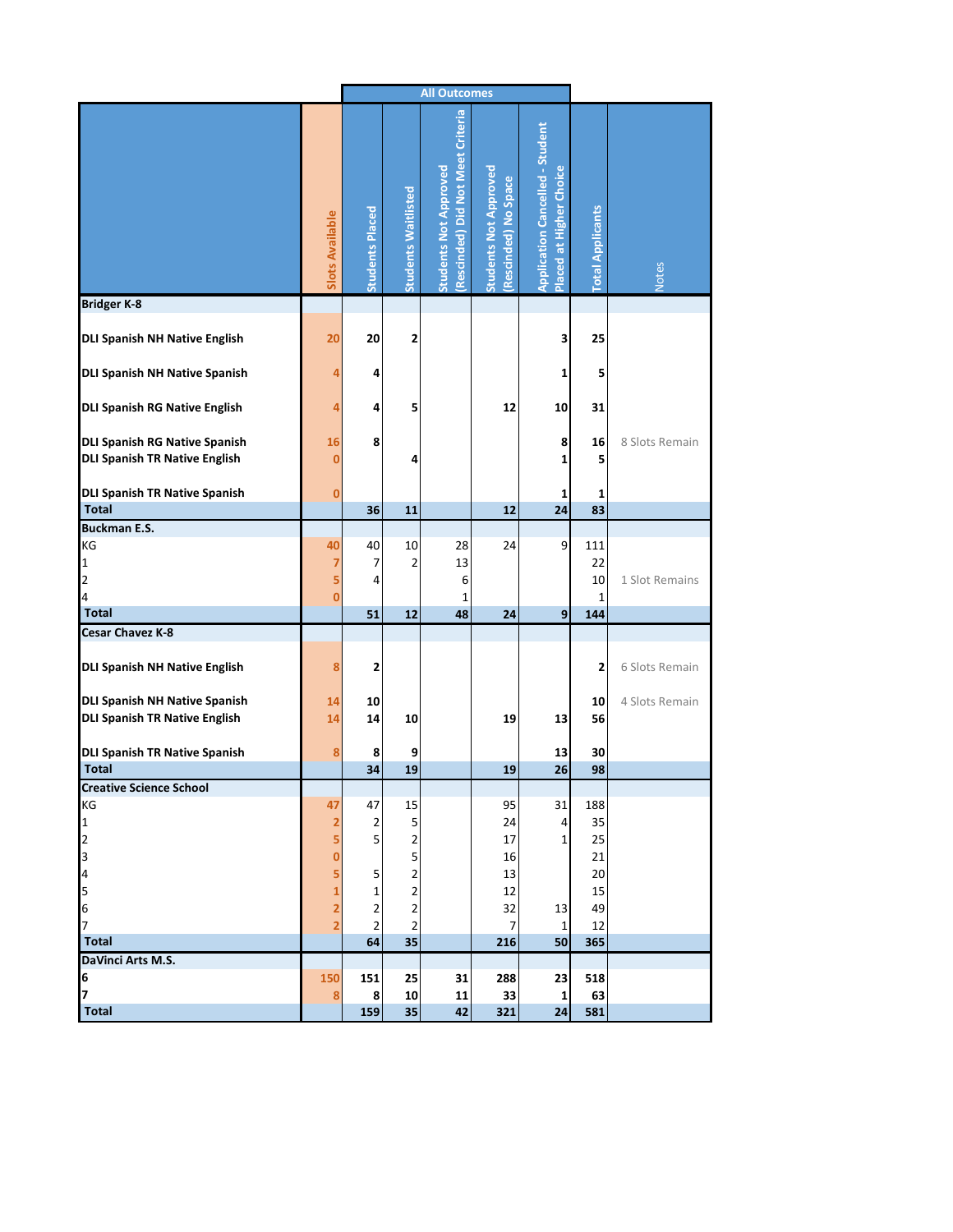|                                                                                                                           |                        | <b>All Outcomes</b>           |                            |                                                                  |                                                     |                                                                   |                         |                                                    |
|---------------------------------------------------------------------------------------------------------------------------|------------------------|-------------------------------|----------------------------|------------------------------------------------------------------|-----------------------------------------------------|-------------------------------------------------------------------|-------------------------|----------------------------------------------------|
|                                                                                                                           | <b>Slots Available</b> | <b>Students Placed</b>        | <b>Students Waitlisted</b> | Rescinded) Did Not Meet Criteria<br><b>Students Not Approved</b> | <b>Students Not Approved</b><br>Rescinded) No Space | <b>Application Cancelled - Student</b><br>Placed at Higher Choice | <b>Total Applicants</b> | Votes                                              |
| <b>Harrison Park K-8</b>                                                                                                  |                        |                               |                            |                                                                  |                                                     |                                                                   |                         |                                                    |
| <b>DLI Chinese NH Native Chinese</b>                                                                                      | 12                     | 6                             |                            |                                                                  |                                                     |                                                                   | 6                       | 6 Slots Remain                                     |
| <b>DLI Chinese NH Native English</b>                                                                                      | 12                     | 4                             |                            |                                                                  |                                                     | 1                                                                 | 5                       | 8 Slots Remain                                     |
| <b>DLI Chinese TR Native Chinese</b><br><b>DLI Chinese TR Native English</b>                                              | 0<br>0                 |                               | 6                          |                                                                  |                                                     | 7<br>$\overline{2}$                                               | 13<br>$\overline{2}$    |                                                    |
| <b>Total</b>                                                                                                              |                        | 10                            | 6                          |                                                                  |                                                     | 10                                                                | 26                      |                                                    |
| James John E.S.<br>DLI Spanish NH Native English                                                                          | 10                     | 10                            | 5                          |                                                                  | 11                                                  | $\mathbf{1}$                                                      | 27                      |                                                    |
| DLI Spanish NH Native Spanish                                                                                             | 12                     | 8                             |                            |                                                                  |                                                     |                                                                   | 8                       | 4 Slots Remain                                     |
| <b>Total</b>                                                                                                              |                        | 18                            | 5                          |                                                                  | 11                                                  | $\mathbf{1}$                                                      | 35                      |                                                    |
| Kelly E.S.<br><b>DLI Russian Native English</b><br><b>DLI Russian Native Russian</b>                                      | 13<br>13               | 12<br>14                      |                            |                                                                  |                                                     | 1                                                                 | 13<br>14                | 1 Slot Remains                                     |
| Total                                                                                                                     |                        | 26                            |                            |                                                                  |                                                     | $\mathbf{1}$                                                      | 27                      |                                                    |
| Lent K-8<br>DLI Spanish NH Native English<br><b>DLI Spanish NH Native Spanish</b><br><b>DLI Spanish TR Native English</b> | 8<br>3<br>3            | 7<br>2<br>3                   | 5                          |                                                                  | 4                                                   | 1<br>1                                                            | 8<br>2<br>13            | 1 Slot Remains<br>1 Slot Remains                   |
| <b>DLI Spanish TR Native Spanish</b><br><b>Total</b>                                                                      | 8                      | 7<br>19                       | 5                          |                                                                  | 4                                                   | 4<br>6                                                            | 11<br>34                | 1 Slot Remains                                     |
| Martin Luther King Jr. E.S.<br>DLI Chinese Albina Head Start                                                              |                        |                               |                            |                                                                  |                                                     |                                                                   |                         |                                                    |
| Mandarin<br><b>DLI Chinese Current King</b><br>DLI Chinese Native Chinese<br><b>DLI Chinese NH TR</b>                     | 15<br>19<br>6<br>10    | 7<br>15<br>$\mathbf{3}$<br>10 | 15                         |                                                                  |                                                     | 1<br>$\overline{7}$                                               | 7<br>15<br>4<br>32      | 8 Slots Remain<br>4 Slots Remain<br>3 Slots Remain |
| <b>Total</b>                                                                                                              |                        | 35                            | $15\overline{)}$           |                                                                  |                                                     | 8                                                                 | 58                      |                                                    |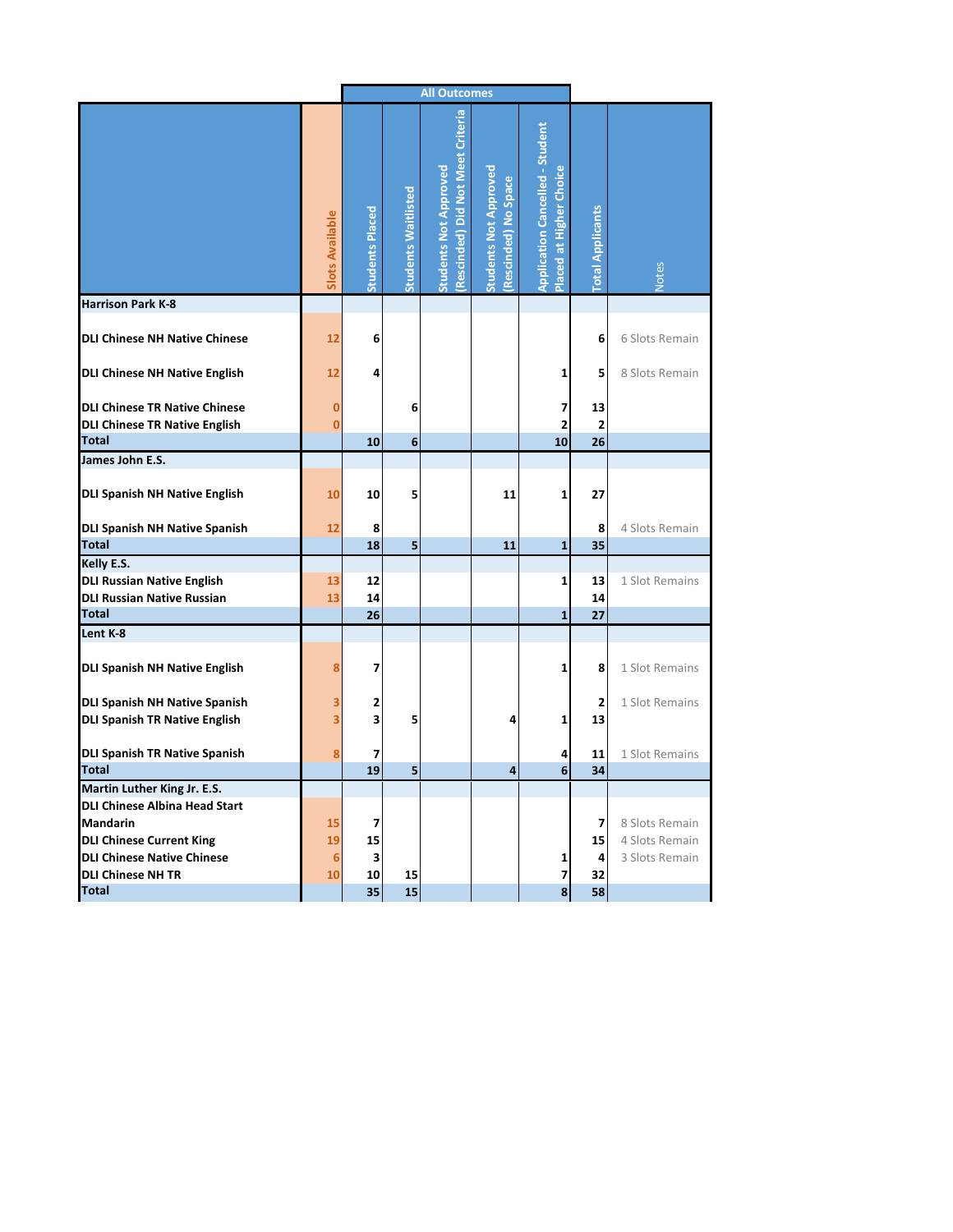|                                                                                                          |                                                               | <b>All Outcomes</b>                                                                       |                                             |                                                                  |                                                     |                                                                   |                                                           |                 |
|----------------------------------------------------------------------------------------------------------|---------------------------------------------------------------|-------------------------------------------------------------------------------------------|---------------------------------------------|------------------------------------------------------------------|-----------------------------------------------------|-------------------------------------------------------------------|-----------------------------------------------------------|-----------------|
|                                                                                                          | <b>Slots Available</b>                                        | <b>Students Placed</b>                                                                    | <b>Students Waitlisted</b>                  | Rescinded) Did Not Meet Criteria<br><b>Students Not Approved</b> | <b>Students Not Approved</b><br>Rescinded) No Space | <b>Application Cancelled - Student</b><br>Placed at Higher Choice | <b>Total Applicants</b>                                   | <b>Notes</b>    |
| <b>Metropolitan Learning Center K-8</b>                                                                  |                                                               |                                                                                           |                                             |                                                                  |                                                     |                                                                   |                                                           |                 |
| M<br>KG<br>$\mathbf{1}$<br>$\overline{a}$<br>6<br>7<br>8                                                 | 11<br>2<br>$\bf{0}$<br>13<br>$\mathbf{1}$<br>3                | 11<br>$\mathbf 2$<br>13<br>$\mathbf 1$<br>3                                               | 11<br>2<br>3<br>14<br>8                     | 10<br>3<br>5<br>12<br>4<br>1                                     |                                                     | 4<br>4                                                            | 36<br>7<br>8<br>43<br>13<br>4                             |                 |
| <b>M</b> Total                                                                                           |                                                               | 30                                                                                        | 38                                          | 35                                                               |                                                     | 8                                                                 | 111                                                       |                 |
| F<br>KG<br>$\mathbf{1}$<br>$\begin{array}{c} 2 \\ 6 \\ 7 \end{array}$<br>8<br><b>F</b> Total             | 11<br>2<br>$\mathbf{1}$<br>13<br>$\mathbf{1}$<br>$\mathbf{1}$ | 11<br>$\overline{2}$<br>$\mathbf 1$<br>13<br>$\mathbf 1$<br>$\mathbf 1$<br>29             | 13<br>1<br>2<br>8<br>1<br>$\mathbf 1$<br>26 | 5<br>3<br>5<br>10<br>4<br>1<br>28                                |                                                     | 5<br>$\mathbf{1}$<br>8<br>14                                      | 34<br>$\overline{\phantom{a}}$<br>8<br>39<br>6<br>3<br>97 |                 |
|                                                                                                          |                                                               |                                                                                           |                                             |                                                                  |                                                     |                                                                   |                                                           |                 |
| <b>Metropolitan Learning Center K-8 Total</b>                                                            |                                                               | 59                                                                                        | 64                                          | 63                                                               |                                                     | 22                                                                | 208                                                       |                 |
| <b>Odyssey Program K-8</b><br>KG<br>$\mathbf{1}$<br>$\overline{a}$<br>$\overline{a}$<br>4<br>5<br>6<br>7 | 24<br>2<br>$\bf{0}$<br>2<br>1<br>3<br>6<br>6                  | 24<br>$\mathbf 2$<br>$\mathbf 1$<br>$\overline{\mathbf{c}}$<br>$\mathbf 1$<br>3<br>6<br>5 | 15<br>7<br>9<br>10<br>5<br>2<br>5           | 9<br>6<br>2<br>4<br>2<br>5                                       | 14<br>15                                            | 3<br>$\mathbf{1}$<br>$\mathbf{1}$<br>1                            | 65<br>16<br>13<br>16<br>6<br>7<br>32<br>5                 | 1 Slot Remains  |
| 8                                                                                                        | 6                                                             | $\mathbf 2$                                                                               |                                             |                                                                  |                                                     |                                                                   | $\overline{2}$                                            | 4 Slots Remain  |
| <b>Total</b>                                                                                             |                                                               | 46                                                                                        | 53                                          | 28                                                               | 29                                                  | $6 \overline{6}$                                                  | 162                                                       |                 |
| <b>Richmond E.S.</b><br><b>DLI Japanese Native English</b>                                               | 68                                                            | 68                                                                                        | 15                                          |                                                                  | 38                                                  | 11                                                                | 132                                                       |                 |
| <b>DLI Japanese Native Japanese</b><br><b>Total</b>                                                      | 36                                                            | 33<br>101                                                                                 | 15                                          |                                                                  | 38                                                  | $\overline{2}$<br>13                                              | 35<br>167                                                 | 3 Slots Remain  |
| Rose City Park E.S.                                                                                      |                                                               |                                                                                           |                                             |                                                                  |                                                     |                                                                   |                                                           |                 |
| <b>DLI Vietnamese Native English</b>                                                                     | 24                                                            | 10                                                                                        |                                             |                                                                  |                                                     | 4                                                                 | 14                                                        | 14 Slots Remain |
| <b>DLI Vietnamese Native Vietnamese</b><br><b>Total</b>                                                  | 24                                                            | 17<br>27                                                                                  |                                             |                                                                  |                                                     | $\overline{4}$                                                    | 17<br>31                                                  | 7 Slots Remain  |
|                                                                                                          |                                                               |                                                                                           |                                             |                                                                  |                                                     |                                                                   |                                                           |                 |